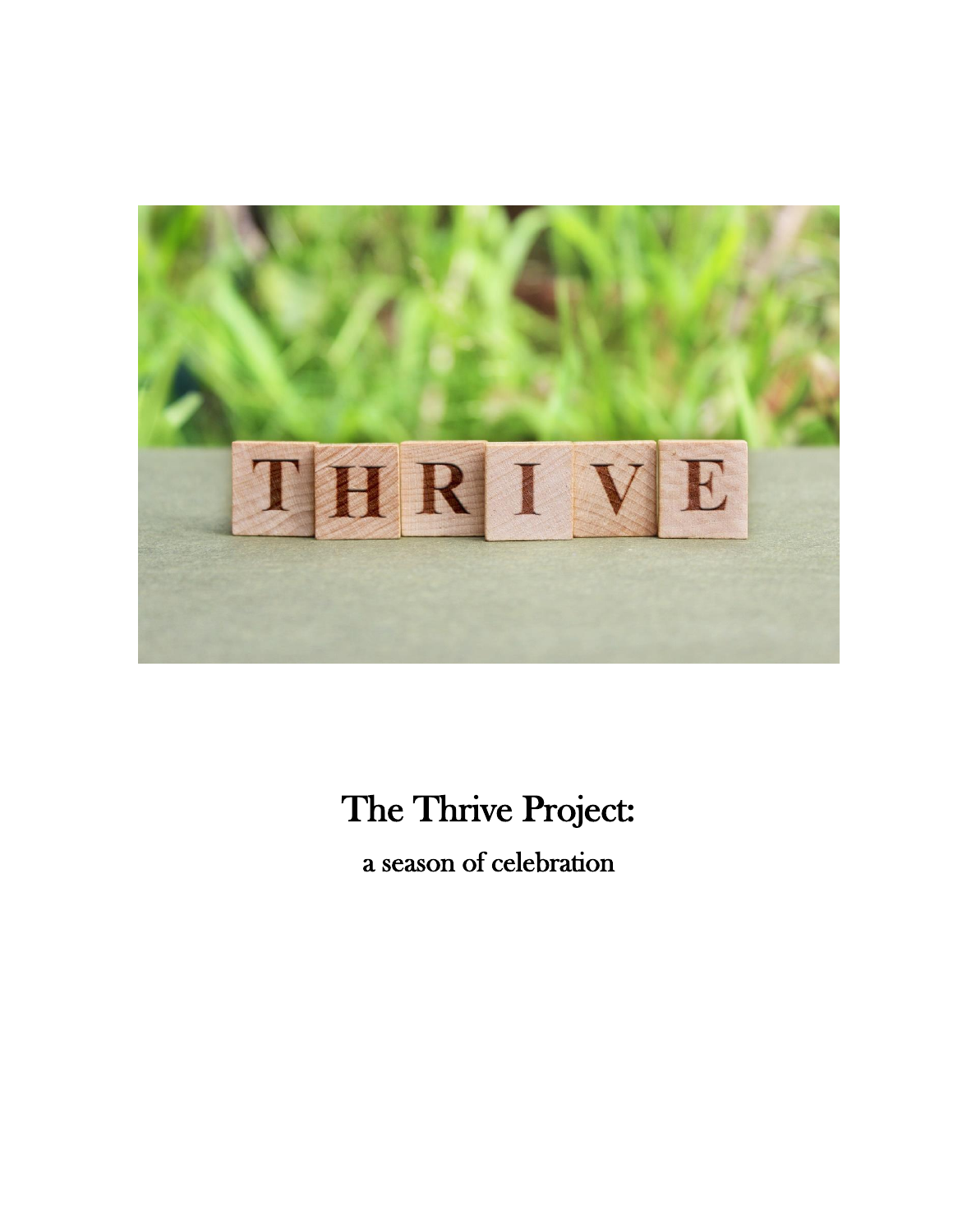

## Summer: a season of celebration

#### By Brad Munroe, Presbytery Pastor

It's Brad Munroe again. I remember with great joy listening to the radio as a boy. The blessed music box played the same song throughout the day. My friends and I would act like maniacal banshees whenever we heard it: "School's. Out. For. Summer!" It was a communion of joy, the shared experience of summer's glory awaiting us: expecting nothing, expecting everything, and most of all being thankful.

It is easy to lose such joy as we mature—and with our loss comes the loss of being thankful as well. Some propose adding to the seven deadly sins a modern eighth: busyness and distraction. Modernity's demonic use of watch, clock, calendar, and schedule too often prevents us from noticing the gifts of God and one another in our lives. We are too easily distracted from being thankful.

The Thrive Project's fourth season recommends a remedy: Summer, a season of celebration. For each season there is a purpose, and every purpose deserves some metrics:

*Summer /Celebration proposed purpose statement*: to articulate and celebrate together what God has done and is doing in individuals, the congregation, and the community, as well as articulate and celebrate that toward which (and those toward whom) God appears to be guiding the congregation for ministry and mission.

*Summer/Celebration proposed metrics statement:* By the conclusion of the Season of Celebration, 100% of our staff and officers, 80% of our committee/team members, and 50% of all church participants will have shared a story related to this season of congregational revitalization and know how God has been engaging/teaching/calling/challenging them.

During the season of celebration there are a variety of options for inviting congregational discernment. For instance, consider the following ideas:

(1) *"Tell Your Story" campaign*: This is similar to a faithsharing focus. The difference here is a nuanced change in focus from "share your perspective or experience" to "share what new song God is teaching you to sing" regarding the practice of one of the six Great Ends. Here are some possibilities:



- Have a "speak out" during the worship service in which the sermon time is used to tell stories. These stories can be prepared and invited in advance or, for more adventurous worship leaders, experienced as "open mic" reporting.
- Host a Town Hall with the theme of storytelling on the Six Great Ends of the Church.
- Devotional book: Write brief essays and publish the book online or as a printed handout.
- Record a video response or personal sharing in the midst of the worship service each week: one theme per week.
- (2) *"Lord, Deepen Our Praise" prayer concerts*: in which the church hosts dedicated times of prayer on each of the Great Ends, using similar times and groups described above, but specifically targeted toward: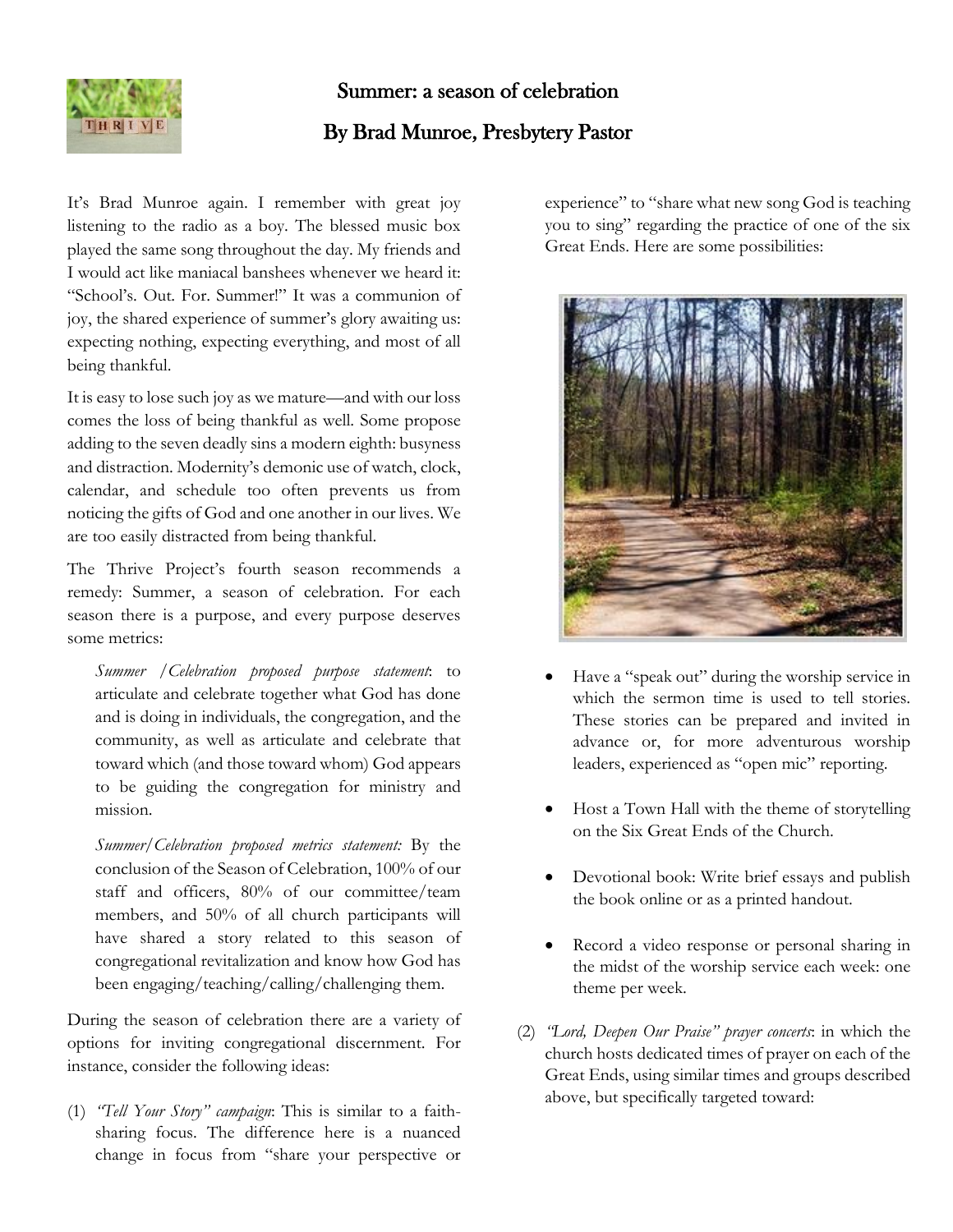- Celebrating where we see God working in our community, even though we may not have anything to do with that work.
- Celebrating where we see God working in our congregation, both through us and in spite of us.
- Celebrating where we sense God's leading, guiding, and calling to each one as an individual and to the entire congregation as a faith community.
- (3) *Avoid "peacocking"*—defined as being so worried about appearing positively or negatively, that we distort honest self-evaluation and deepening personal awareness. This will suffocate congregational health. The twin evils of peacocking include:
	- "Woe is me/us," with too great a focus on the negative, which drains us of energy, intelligence, imagination, and love.
	- "I'm not just okay, but a real rock star," with so little ego strength that we pretend to be something we are not.
- (4) The opposite of "peacocking" is to be "who we are in Jesus." The value of being who we are in Jesus includes:
- A healthy self-awareness that "I'm not okay and you're not okay, but we're all alright in Christ Jesus."
- A sense of energy and joy that comes when honesty kisses grace.
- A shift in focus from ourselves (the spirituality of narcissism) to a focus on what God is up to in, with, around, through and sometimes in spite of our faith community (the essence of Reformed faith)!

The call to give thanks is both gift and command. We are called to be like the Samaritan leper, who returned to Jesus to give thanks for being healed (Luke 17). In obedience to God's gift and command, we name the source of our strength, the foundation of our true hope, and, as importantly, that our hope rests in God, not in us. Could it be that tolerating the sin of busyness prevents us from giving thanks, from giving God proper due? What might be unlocked within us, were we to become people of celebration?

If you're ready for the Thrive Project, please be ready to celebrate!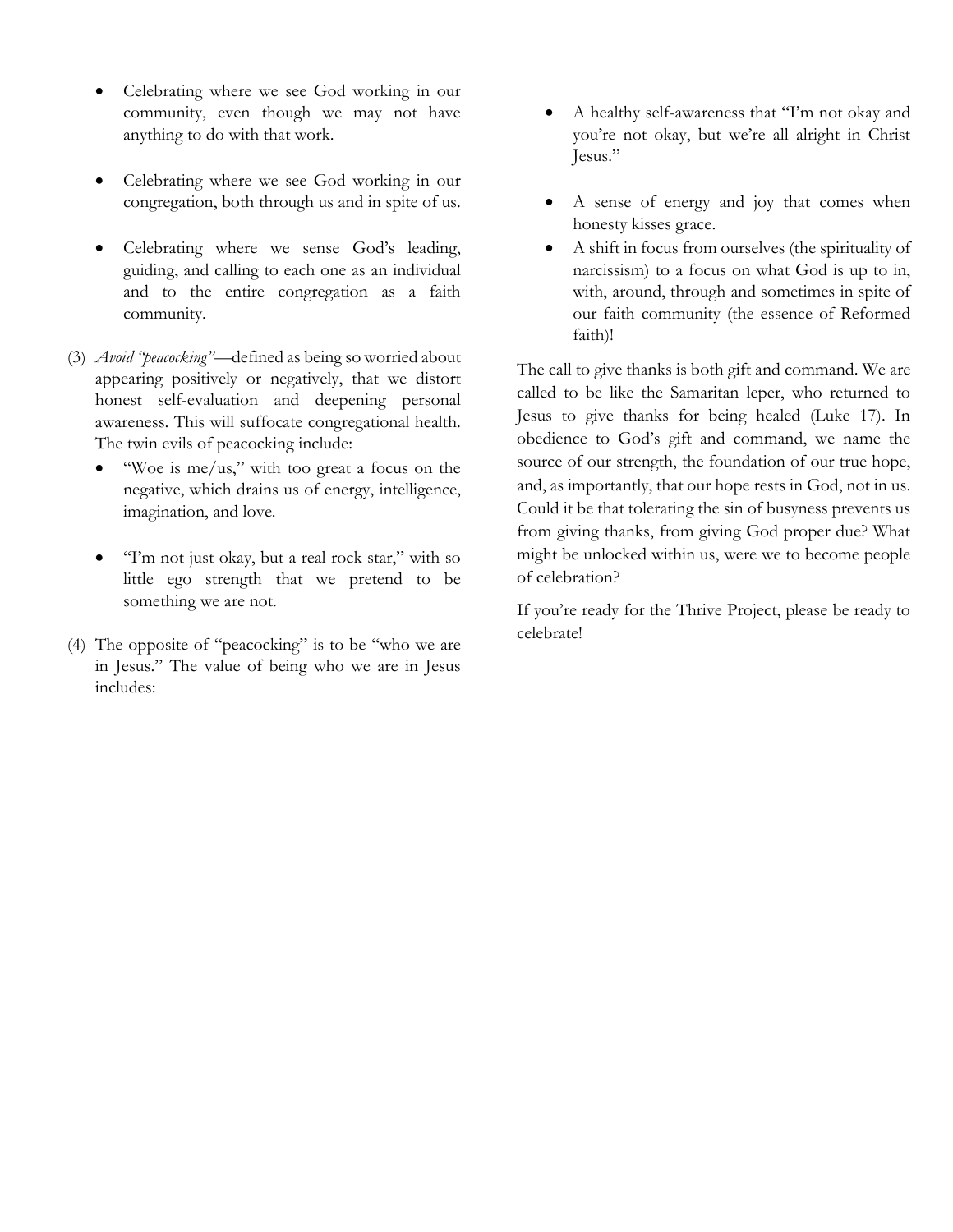

#### The Power of Thanksgiving:

#### john calvin vs. gratitude research

We all have heard the moniker describing Presbyterians as "the frozen chosen," which insinuates we lack fervency in faith, lack passion in prayer, lack wildness in worship. It is as if others think of us as a mirror to our dour, Scottish ancestors. When I hear the moniker I think, "Perhaps there is *some* truth, and…we are so much more."

John Calvin described Christian ethics as a response of thanksgiving to God's grace in our lives. We live and we love as an act of gratitude. We seek to be faithful as an appreciative response to the faithfulness of God. We may not be quite as expressive as our Pentecostal brothers and sisters, but we are just as thankful.

Gratitude and thanksgiving, gratitude's accompanying behavior, are foundational to Christian spirituality, ministry, and mission. Biblical examples abound. The psalmist gives thanks, for the love of the Lord endures forever (Psalm 118). Paul instructs us to pray with rejoicing and with thanksgiving (Philippians 4:4–6). Jesus said to the Samaritan leper, who returned to give thanks, "Your faith has made you well" (Luke 17:19).

There is wellness and wholeness, healing and even salvation that accompanies thanksgiving. The Greek word Luke places upon Jesus' lips in Luke 17:19 is *sozo*, which is translated using any of these four English words. To the leper who returned, Jesus said his act of trust, expressed as thanksgiving, made him well/whole/healed/saved. This is an amazing verse in that it links thanksgiving with the fulfillment of the kind of well-being we all seek and which all churches seek.

It is not surprising that Jesus' wisdom is being confirmed by modern research into what is known as "positive psychology" or "gratitude research." Gratitude is being scientifically linked to all manner of health benefits, from an increase in "pro-social behaviors" (e.g. being more generous, kind, and helpful) to greater psychological

<sup>1</sup> Summer Allen, *The Science of Gratitude* (Berkeley, CA: Greater Good Science Center, May 2018), 28–50.

health (e.g. decrease in mood disorders, depressive traits) to relational benefits, both at home and in the workplace.<sup>1</sup> Gratitude even changes the physical structure and neural pathways in the brain!<sup>2</sup>

It is with some pride we may remember it was our spiritual ancestor, Calvin, who taught thanksgiving as a foundational practice for our personal and communal faith. What science is discovering is our ideal, historical practice.



Researchers articulate six habits of highly grateful people, which are recounted below in adapted form to connect them with our Presbyterian practices.<sup>3</sup> Grateful people:

- 1. Take time to notice and appreciate blessings.
- 2. Receive blessings as gifts, not birthrights.
- 3. Reflect upon life and death, and remember we belong to God.
- 4. Are grateful *to* people and not just *for* things.
- 5. Are specific when expressing thanksgiving, not merely general and abstract.
- 6. Are thankful for *all* things, even life's difficulties, as they remember that God did not leave nor forsake us in our most trying moments.

3 Jeremy Adam Smith, "Six Habits of Highly Grateful People," *Greater Good*, November 20, 2013, [https://greatergood.berkeley.edu/article/item/six\\_habits\\_](https://greatergood.berkeley.edu/article/item/six_habits_of_highly_grateful_people) of highly grateful people.

<sup>2</sup> Joel Wong and Joshua Brown, "How Gratitude Changes You and Your Brain," *Greater Good*, June 6, 2017, [https://greatergood.berkeley.edu/article/item/how\\_gratit](https://greatergood.berkeley.edu/article/item/how_gratitude_changes_you_and_your_brain) ude changes you and your brain.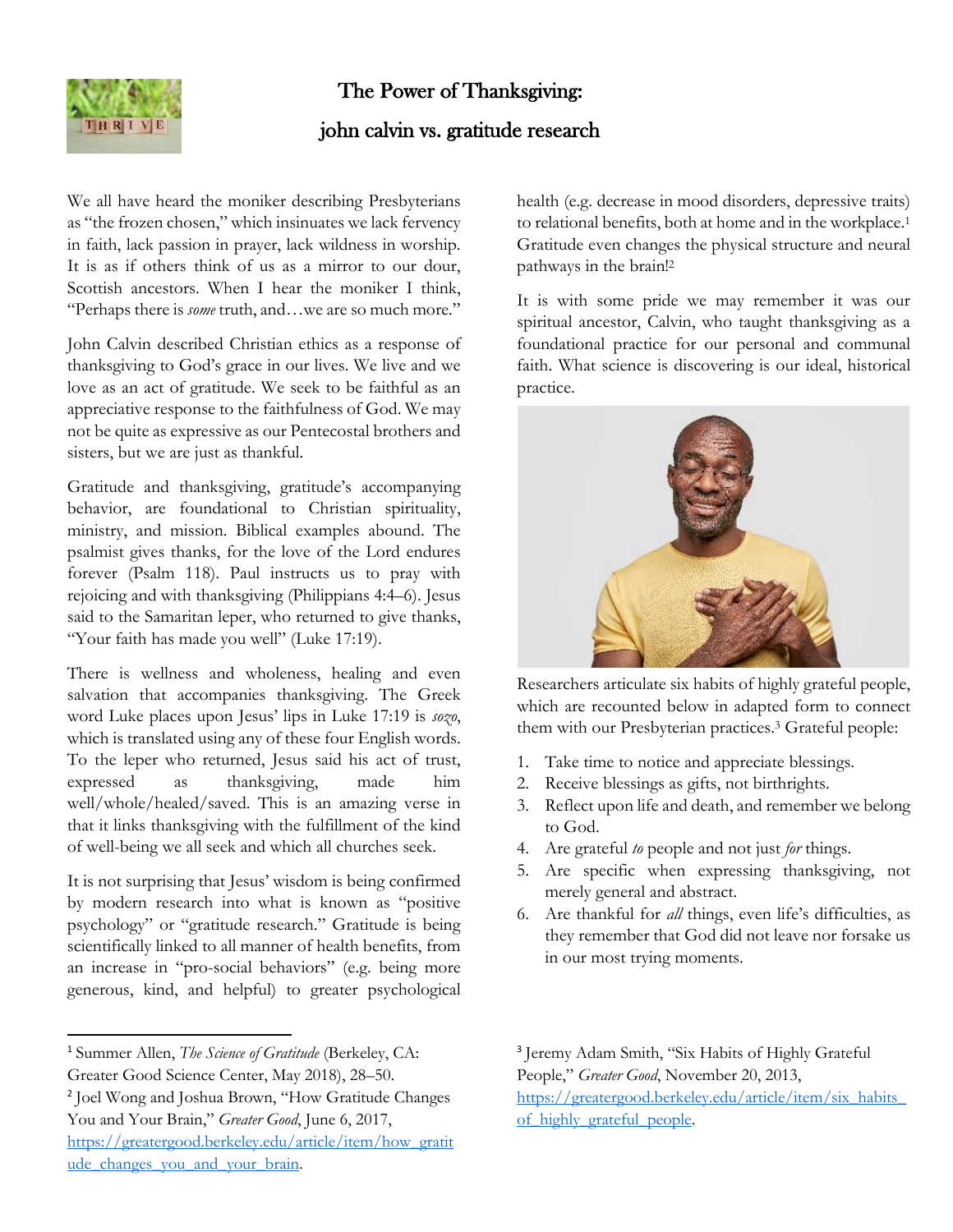One of the striking findings from gratitude research is how closely it approximates the Reformed faith's emphasis on truth-telling about the brokenness of the world and our need for God and one another, as well as personal and communal healing. Related to the sixth habit listed above, researchers have discovered that gratitude is different from "happiology," or what older generations might recall as a "Pollyanna" mind-set. Neither Reformed faith nor gratitude research suggest life is easy nor that our difficulties should be ignored. Rather, both theology and the social sciences argue that a robust connection to reality is necessary for well-being.

Leading gratitude researcher Robert Emmons argues that wrestling with mortality is needful in a healthy life, as is the willingness to reflect upon life lessons learned through difficult circumstances. Emmons' research demonstrates that those who reflect upon past difficulties, be they inconveniences, challenges, or tragedies, are more grateful and have the consequent health and relational benefits of gratitude if the reflection is done in such a way as to answer the questions, "What have I learned from that situation? How have I grown as a human being?" Emmons cements the connection between theology and science by quoting German pastor Dietrich Bonhoeffer, "Gratitude changes the pangs of memory into a tranquil joy."4

This is germane for churches in that we minister in a post-Christian culture, in which the "Nones" and "Dones" are growing faster than mainline congregations, and the temptation is to feel as if there is no hope for moving forward. Emmons and Calvin would disagree. Rather, both Calvin and gratitude researchers such as Emmons might recommend we reflect upon our difficulties in light of the question, "How has God been present in our past to shape us for this moment, this challenge, and the opportunities that will present themselves to us?" Certainly Calvin, and perhaps Emmons, would argue that a necessary part of the church's renewal will be for us to look and to listen, to ask and to seek, to discern what God is doing in our midst, and then be thankful, express thanksgiving, and grow in gratitude to God.

Thanksgiving warms the hearts of even the frozen chosen! How are you personally becoming aware enough to notice what God is doing in your life? How are you cultivating the practice of growing in gratitude and giving thanks as a spiritual habit? How is your church, as a spiritual community, cultivating gratitude and practicing the spiritual habit of thanksgiving?

God is on the move, seeking, inviting, luring, coaxing…our noticing is the first step to *sozo*.

https://greatergood.berkeley.edu/article/item/what\_stops \_gratitude.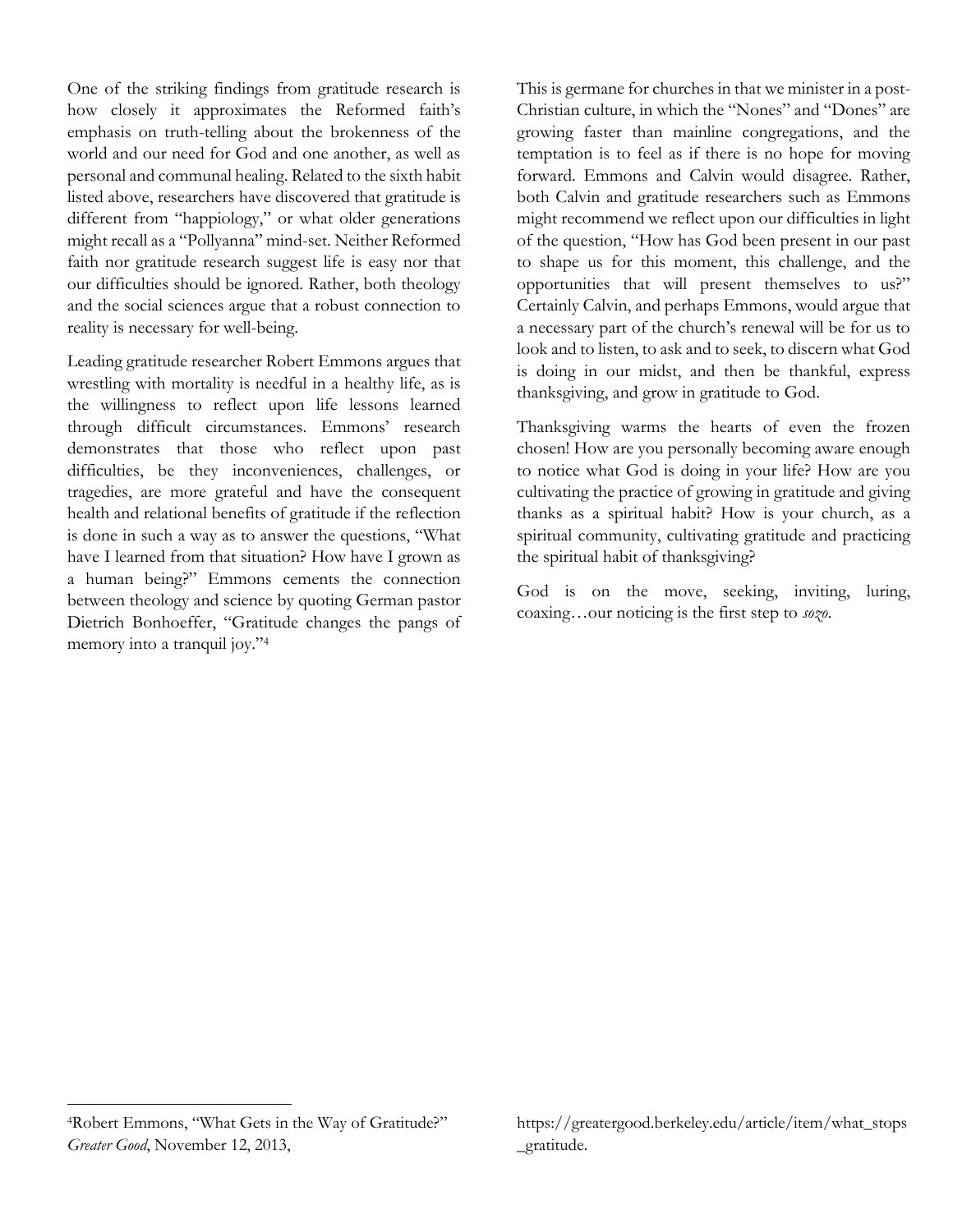## The Power of Celebrating:



### noticing God alive, active, and in our midst

There is a management axiom that says, "What gets counted gets done." The notion behind this axiom is there is a natural tendency to focus effort and energy on things that can be evaluated numerically. Even if we articulate a mission, vision, and ministry values that prioritize faith, hope, and love, we may unconsciously prioritize countable things.

Churches have a love-hate relationship with this axiom. We love the axiom when it comes to annual reports: How many members do we have? What is our average Sunday School attendance? How big is our budget? We hate the axiom when it comes to anything that actually matters: How do we count spiritual growth? Is trying to measure transformation toward the image of Christ good management or a fool's errand, filled with hubris?

Believing the folly that only what can be counted matters, churches have succumbed to a spiritual malaise called "The 3 Bs Heresy." It goes something like this: "We need more Butts in the pews to get more Bucks in the plates in order to better care for the Bricks of our crumbling building." This statement is, admittedly, a caricature of our actual thoughts, anxieties, and verbal articulations, yet with enough truth to sting. What stings even more is that, in today's church environment, our numbers don't look so great.

What if we changed the axiom to conform to our Reformed theology? What if, instead of saying, "What gets counted gets done," we said, "What gets *celebrated* gets done"?

In Luke 15, Jesus' parables of the lost sheep, lost coin, and lost sons demonstrate the Gospel primacy of *qualitative* metrics over *quantitative* metrics: "I tell you that in the same way, there will be more rejoicing in heaven over one sinner who repents than over ninety-nine righteous persons who do not need to repent." (Luke

15:7) Might our collective anxiety as congregations connect to our over-focus on Butts, Bucks, and Bricks? Would we move toward a healthier expression of personal and communal spirituality if we learned to notice where God is showing up in our lives and the life of our congregation—and, when we notice, give thanks? Could gratitude be the path toward congregational revitalization?

Gratitude researchers differentiate between "episodic gratitude (feeling grateful in response to a particular experience)" and "persistent gratitude (a stable tendency to feel grateful within a particular context" and suggest gratitude builds upon itself, becoming a pervasive, collective perspective.<sup>5</sup> Gratitude research has a caveat, however: Such thanksgiving needs to be specific rather than general, connected to an experience, thoughtful in expression, and neither forced nor faked.<sup>6</sup> In the lives of our congregations, noticing and giving thanks to God cultivates episodic gratitude and builds toward persistent, collective gratitude if we avoid allowing our ritualized thanksgiving to become mere platitudes<sup>7</sup> that undergird the practice of "morally, therapeutic deism."<sup>8</sup>

Theologians Christian Smith and Melina Lundquist Denton coined the phrase morally, therapeutic deism (MTD) to describe a kind of benign belief among American youth: God exists but remains aloof, though God wants us to be happy and good. As a belief system, MTD is what results when thanksgiving is general rather than specific, divorced from specific experience, speaking words with little meaning, expressing neither heart nor soul nor mind nor strength. MTD is definitely not worth celebrating.

So, do you know what is worth celebrating? Seeing God at work in our midst. Noticing the way God is challenging us, as individuals and congregations, to do justice, love

<sup>5</sup> Summer Allen, *The Science of Gratitude* (Berkeley, CA: Greater Good Science Center, 2018), 49–50.

<sup>6</sup> Ibid., 47.

<sup>7</sup> The danger of platitudes lurks in both liturgical and nonliturgical churches. Platitudes may sprout as easily from a

less-than-thoughtful liturgy as from the tendency of small groups to practice group-think.

<sup>8</sup> Christian Smith and Melina Lundquist Denton, *Soul Searching: The Religious and Spiritual Lives of American Teenagers* (New York: Oxford University Press, 2005).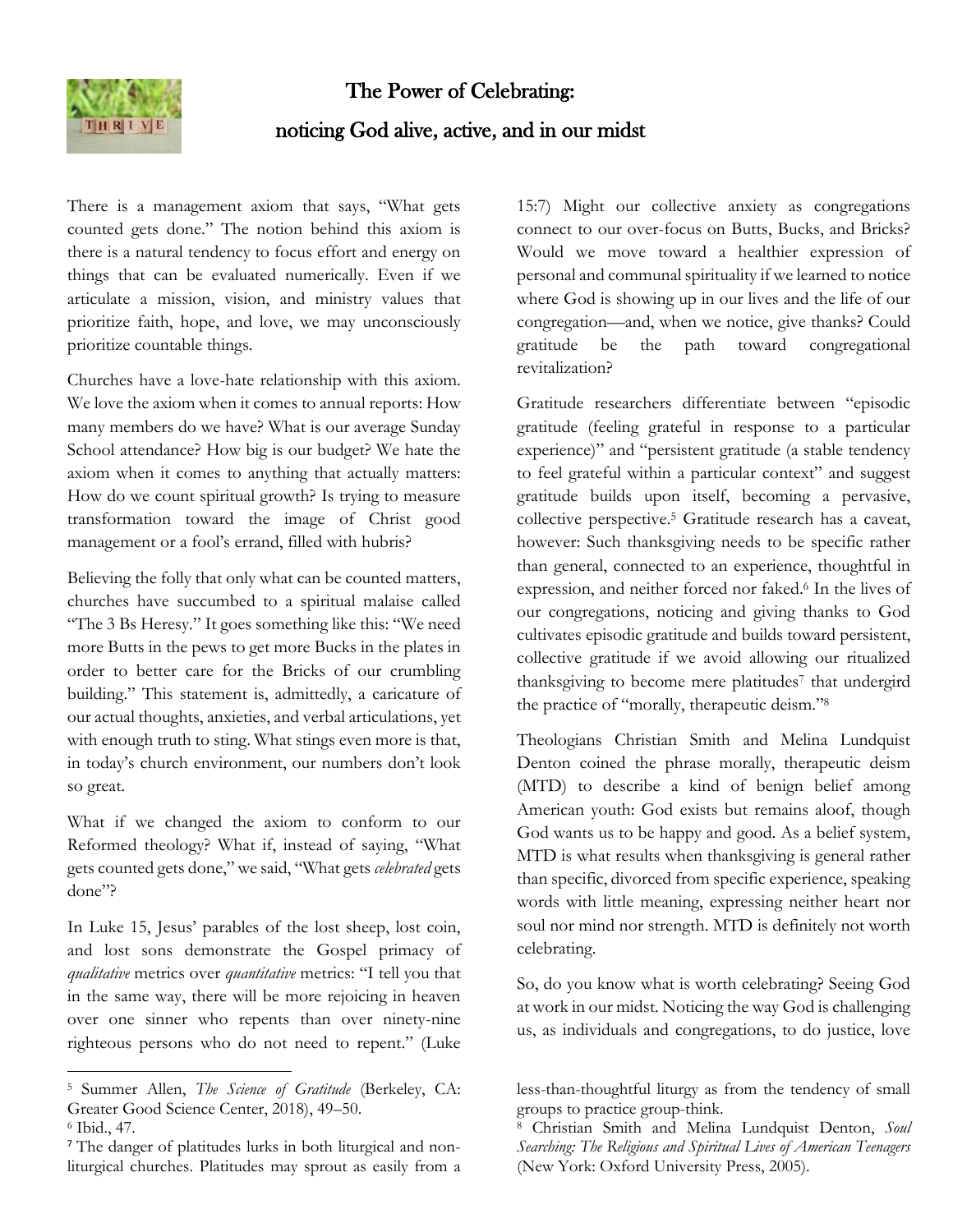mercy, and walk humbly. Hearing the voices of those beyond our faith community say that God has blessed them and kept them and made God's face shine upon them through the tender mercies of our love. Wondering what God is up to in the world and being awed to

discover God is at work through us. We may not be able to count any of this, but we can celebrate all of it—and what gets celebrated gets done.

And the angels of God rejoice.

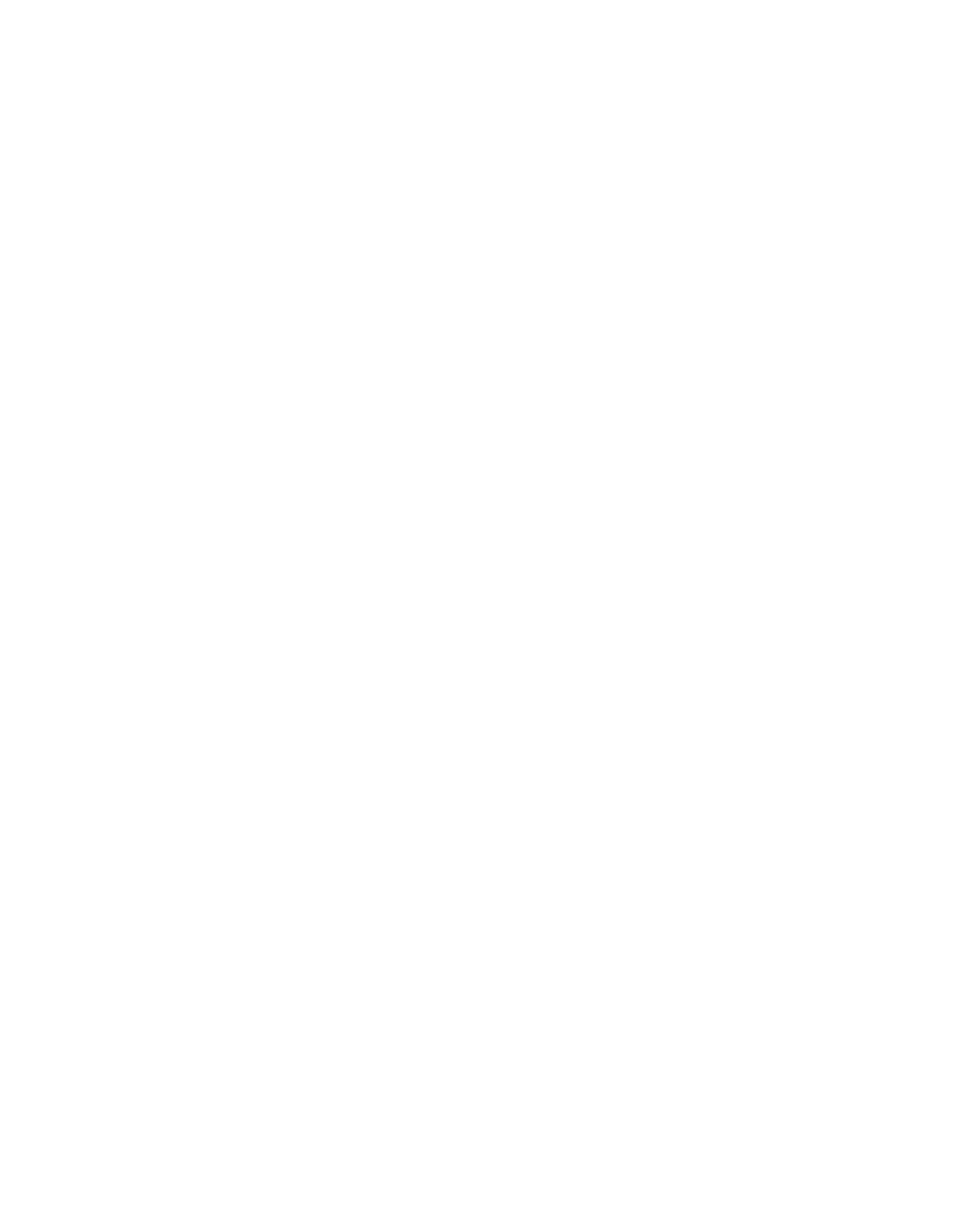

# The Thrive Project: tools for the season of celebration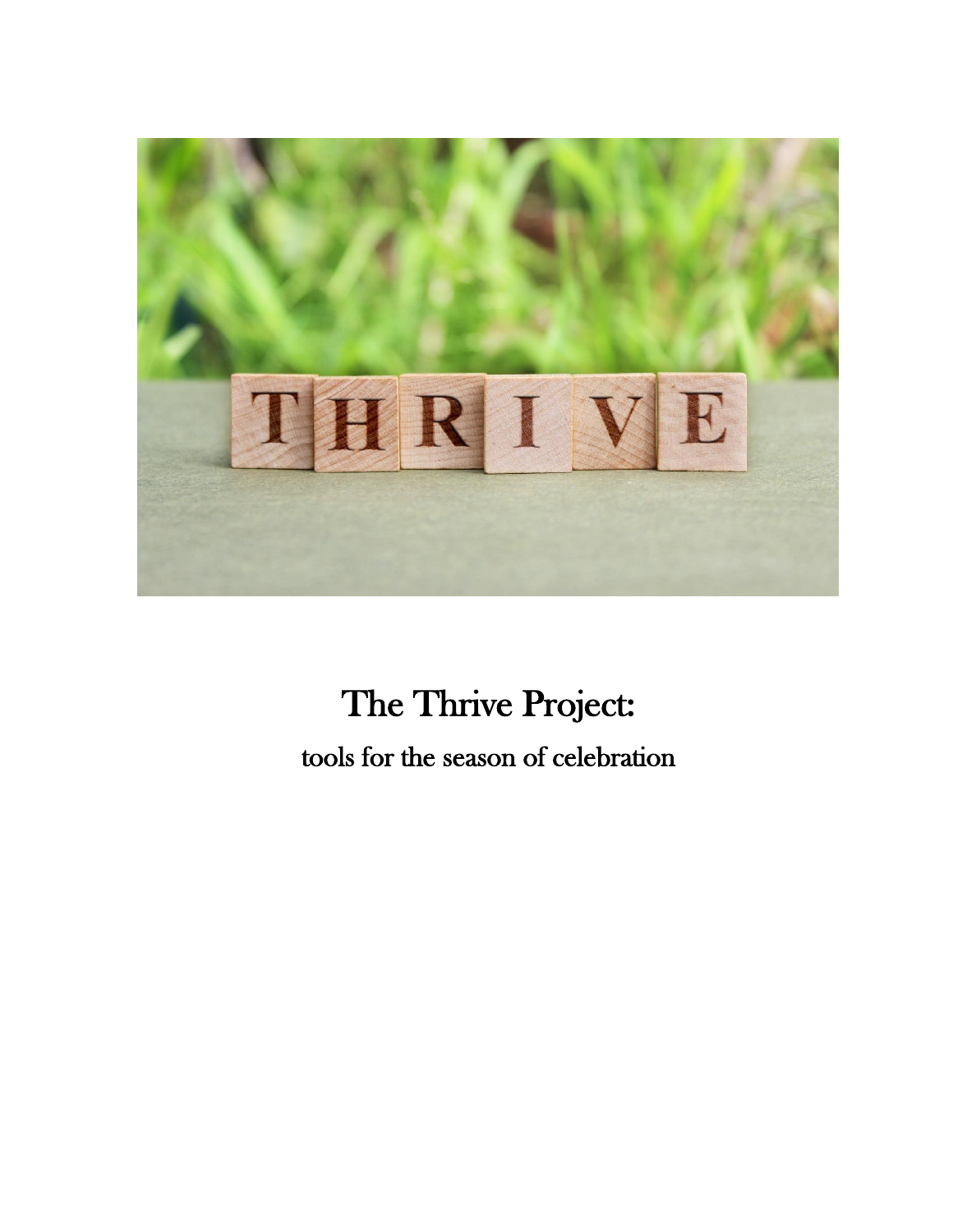## …To Sing God's Praise!



**Editor's note:** Each of the exercises below can be adapted for the Thrive Project. The descriptions below are written generally, in the form researchers call "gratitude interventions." However, each exercise can also be applied specifically to what is happening in, among, and through the congregation because of its participation in the Thrive Project. Such adaptations of the exercises that follow are especially appropriate as a response to the season of experimentation when the congregation is attempting new rhythms of ministry or taking a leap of faith in mission.



Use Psalm 103 as the theme for this "Count Your Blessings" exercise and challenge the congregation to express their thanksgiving in

a forum that is public and easily viewable by the entire congregation. The purpose of making the forum visible is to build a sense of collective or communal gratitude within the entire congregation as well as within each member. Some churches use yellow sticky notes to cover the walls of the sanctuary or fellowship hall. Other

## 10,000 Reasons: count your blessings exercise

churches create an online forum for members and friends to post their expressions of gratitude to God.

The exercise finds inspiration from the Matt Redmon song, "10,000 Reasons," whose lyrics include the lines: "…ten thousand reasons for my heart to find / Bless the Lord, O my soul."<sup>9</sup> A congregation may set their goal at 10,000 expressions of thanksgiving or set a lower, more realistic number (e.g. 1,001, one for every year you have been a church, etc.). The exercise is best suited as a seasonal activity such as Lent, stewardship season, Eastertide, etc. It is appropriate to use throughout the season in worship services, fellowship events, Bible studies, and any other event or activity hosted by the congregation.

#### **How Do I Love Thee? Let Me Count the Ways**

The "How Do I Love Thee?" exercise is a variation on "Count Your Blessings," yet with a twist. Based on the research of Martin Seligman, who found that gratitude deepens when one connects the good in one's life to the cause of those good things,<sup>10</sup> this exercise asks participants both to express their thanksgiving and to identify how God was good, kind, and/or faithful in their life.

The "How Do I Love Thee?" exercise requires participants to be more thoughtful and reflective than in the above, "Count Your Blessings" exercise, so church leaders will want to reflect upon the best way for members and friends to share their thanksgivings. More space for grace will be required for this exercise to feel as if it has the appropriate rhythm and feels neither hurried nor rushed.

<sup>9</sup> Matt Redmon, "10,000 Reasons," © 2011 Thankyou Music (PRS) (admin. worldwide at EMICMGPublishing.com, excluding Europe, which is admin. by Kingswaysongs) / sixsteps Music / worshiptogether.com Songs / Said And Done Music (ASCAP) (Admin. at

EMICMGPublishing.com) / Shout! Publishing (APRA) (sdmin. in the U.S. and Cananda at EMICMGPublishing.com.

<sup>10</sup> Summer Allen, *The Science of Gratitude* (Berkeley, CA: Greater Good Science Center, 2018), 51.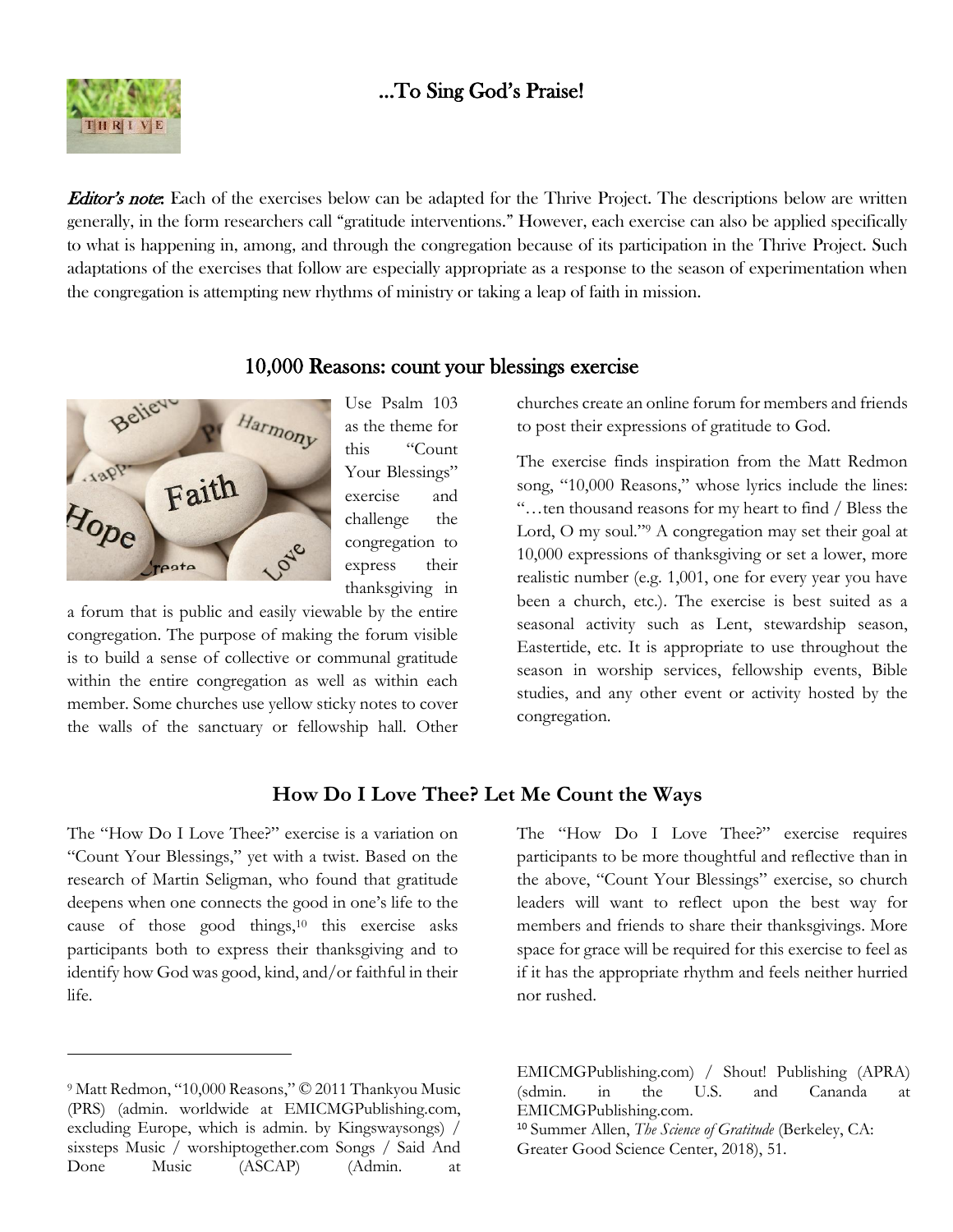#### **The George Bailey**

The name for this exercise comes from the Jimmy Stewart character in the movie *It's a Wonderful Life* and is based on the research of Koo, et. al., who coined the phrase "mental subtraction."<sup>11</sup> In "The George Bailey," members and friends are asked to reflect upon what their life would be like without their faith and their connections with one another as the Body of Christ. Participants may also be invited to reflect upon what their community would be like, now and throughout the years, without their church's presence in the community.

This exercise is designed for "long-form" sharing—that is, the kind of sharing and expressions of thanksgiving "The George Bailey" is likely to produce will require giving the speaker or writer sufficient time or space to develop one's thoughts, feelings, and imagination. This exercise will work well in a small group setting, an extended fellowship gathering, or one person per week

offering a moment of faith-sharing during worship. The key to "The George Bailey" is for those who are expressing their faith to make the transition from "What might life be like if…?" (the mental subtraction), to "How am I thankful because…" (the expression of thanksgiving).



#### **Gratitude Road Trip!**

The "Gratitude Road Trip!"<sup>12</sup> asks members to write a letter to a person whom they have never properly thanked and then hand-deliver the letter to them. The act of writing and delivering the letter, and then engaging in conversation with someone whose actions have led one to be personally grateful builds relational connection and collective gratitude and reinforces thanksgiving as a powerful spiritual practice. This is an excellent exercise to encourage during the holiday or summer vacation season and can be an intimate experience of homebound and nursing-home ministry within the congregation.

It is less obvious how a congregation might effectively adapt the "Gratitude Road Trip!" to the Thrive Project. One possibility would be to use a variation on this theme at the end of the season of experimentation by having members and friends write letters to one another, community members, or others with whom they have interacted while experimenting with a different rhythm or form of ministry. What kind of gratitude power might be unleashed by noticing that which was good and kind and faithful in one another, and then confirming what we notice in thanksgiving?

#### **The Romans 8:28**

This exercise is based on Romans 8:28: "In all things, God works for the good of those who love him, who have been called according to his purpose." "The Romans 8:28" recognizes that life is difficult and that God accompanies us in and through the midst of our difficulties, including loss, grief, and death. Gratitude research shows there is healing and growth when we reflect upon our difficulties in light of the questions:

What lessons did the experience teach me?

<sup>12</sup> Based on the research of Martin Seligman as quoted in Allen, ibid.

 $11$  Ibid.